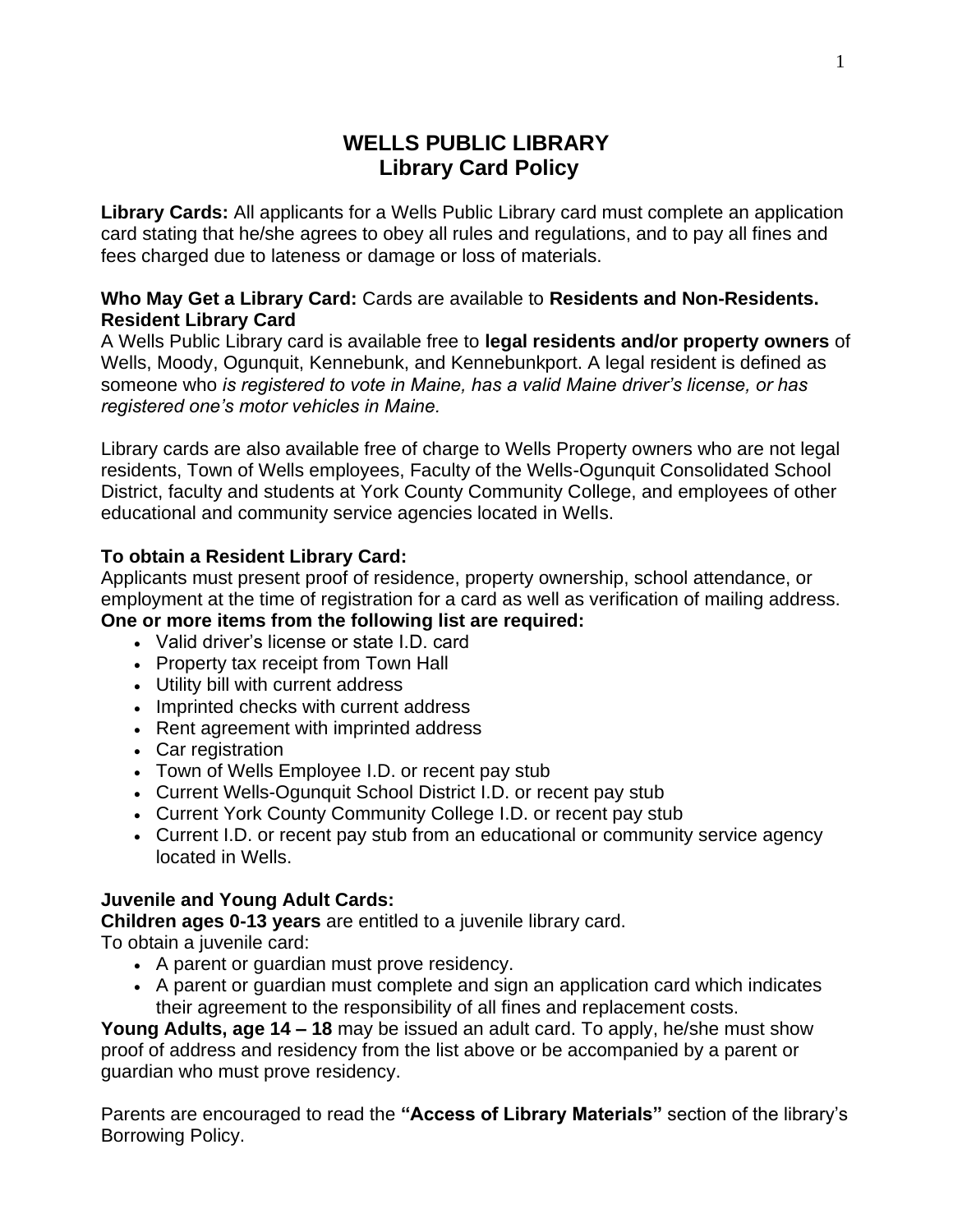#### *Homebound Patrons*

The library offers homebound delivery of books to a limited number of patrons who are unable to make it to the library in addition to eBooks and audiobooks. We also recognize that if the patron is unable to make it to the library that they will be unable to come in to prove residency. In this case, library staff will act in good faith and create a library card over the phone and verify the patron's residency upon delivering books or their library card for the first time.

#### **Non-Resident Library Card:**

Individuals not included under the Resident borrower list may purchase a "Non-Resident" card for a Non-Refundable Fee of \$20.00/year, to be renewed annually. Non-Residents may opt to purchase a 3-month card for a non-refundable fee of \$10.00. To receive a nonresident card an applicant must present the following:

- Valid Driver's License or State I.D. card from the out-of-town address
- Current phone number

### **Library Card Renewals and Replacement of Lost Cards:**

Both Resident and Non-Resident library cards are valid for one year and are renewable upon verification of current address, phone number, and other information. Non-residents will need to pay either the \$20 or \$10 annual fee as stated above.

If a library card is lost it may be replaced for a fee of \$1.00. In order to obtain a replacement card, the individual must provide proof of identification.

### **Confidentiality of Library Records:**

The Wells Public Library safeguards the confidentiality and privacy of all borrower records, including those of juveniles, as defined by State and Federal Laws.

• Maine State Law, Title 27, Chapter 4-A, Section 121 states:

"Records maintained by any public municipal library…that contain information relating to the identity of a library patron relative to the patron's use of books or other materials at the library are confidential. Those records may only be released with the express written permission of the patron involved or as the result of a court order."

- This applies in all situations including the USA Patriot Act and the Freedom of Information Act.
- A valid record in the patron database and the presentation of a current library card are required for checkout of all materials.
- Possession of a library card is implied permission to use that card. If an individual presents another individual's library card, whether from the same family or not, it is assumed that the person presenting the card has the permission of the card owner.
- When a library staff member contacts an individual regarding library materials, the staff member will not leave specific information about the titles of the materials with a third party or on an answering machine. Specific information will only be shared with the individual whose library card corresponds to the material.
- Procedures for compliance of requests for patron records are available for review in the Library's Policy and Procedure notebook. Please see a librarian for more information.